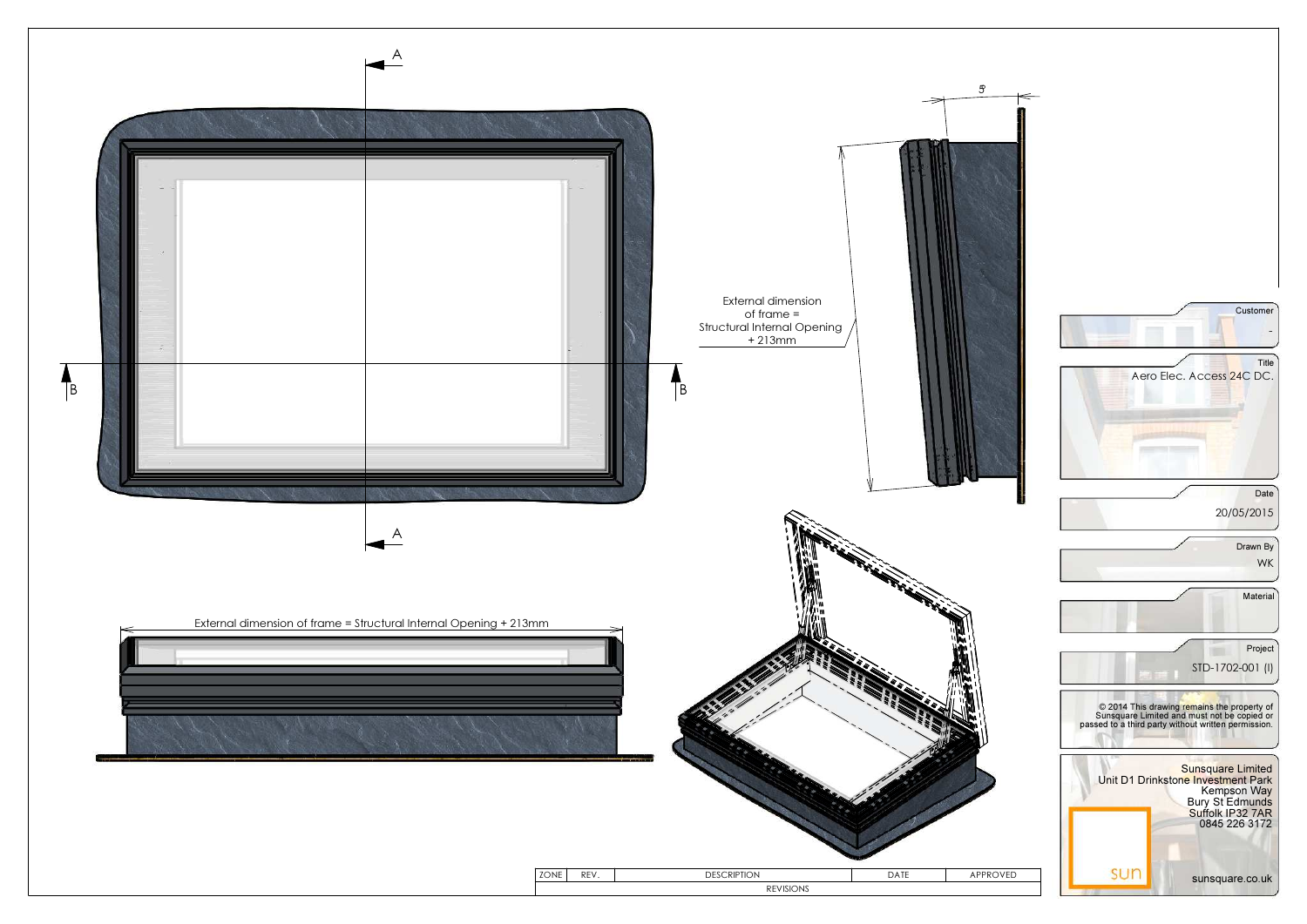

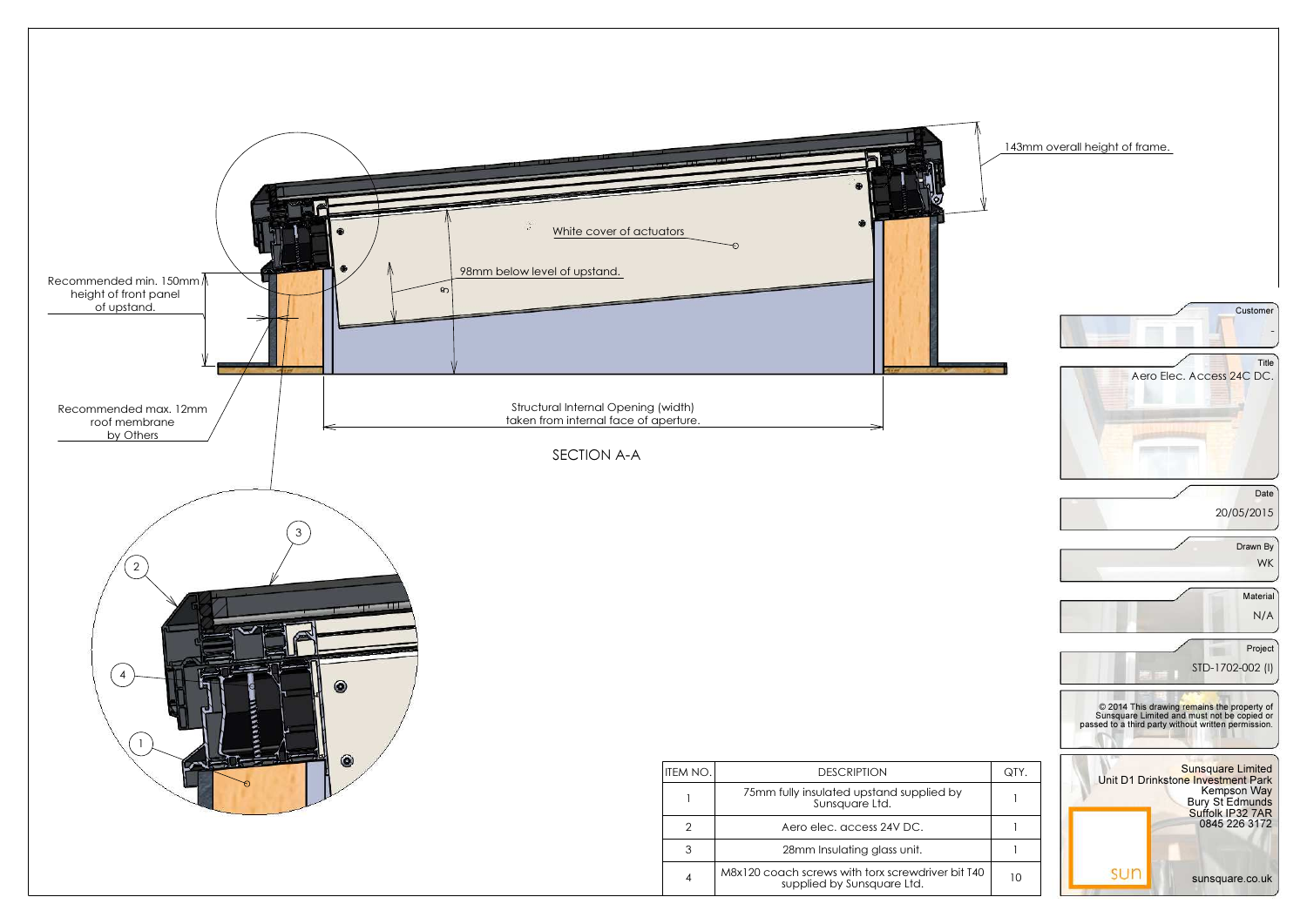

|   | QTY. |
|---|------|
|   | 1    |
|   | 1    |
|   |      |
| t | 10   |

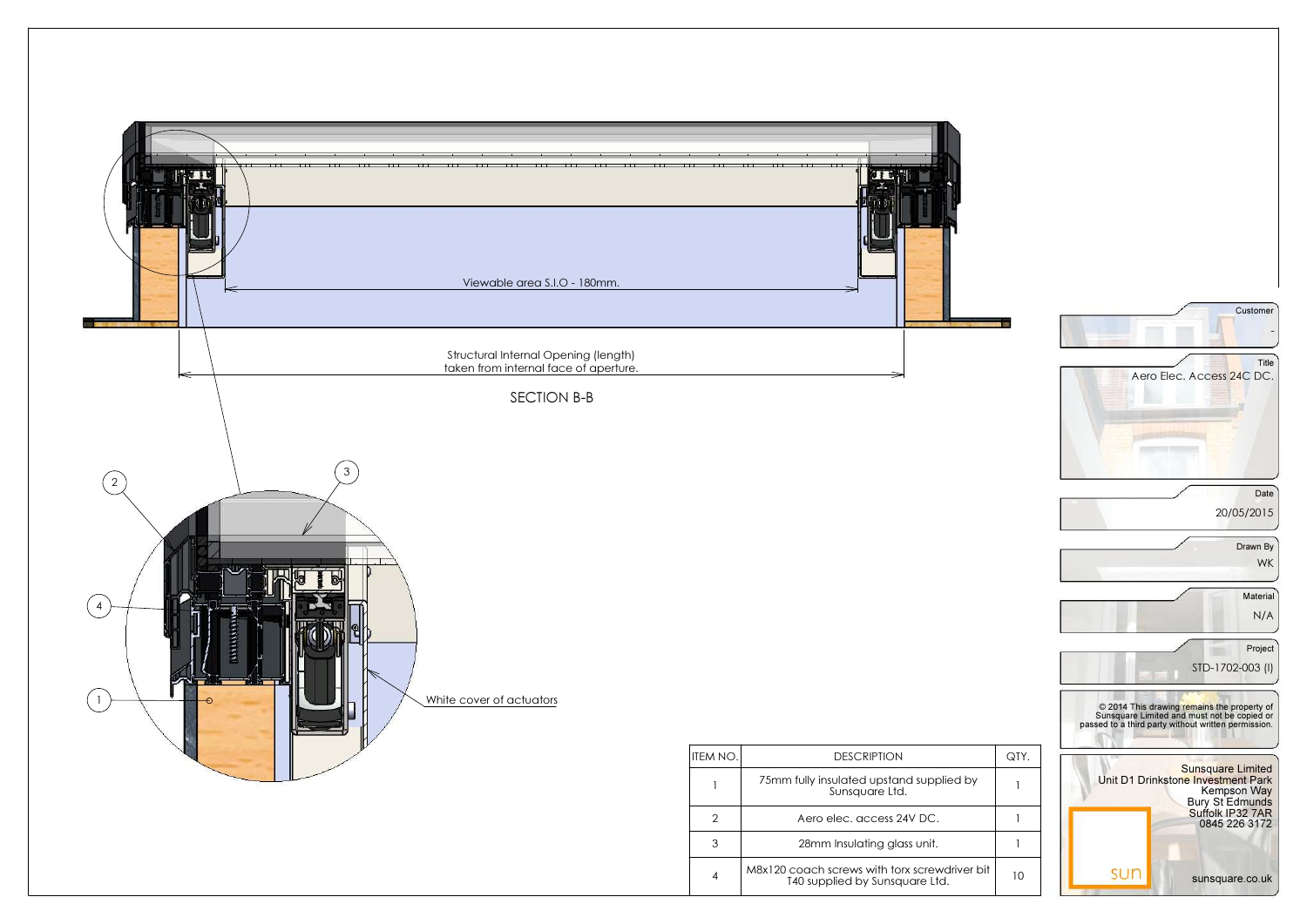